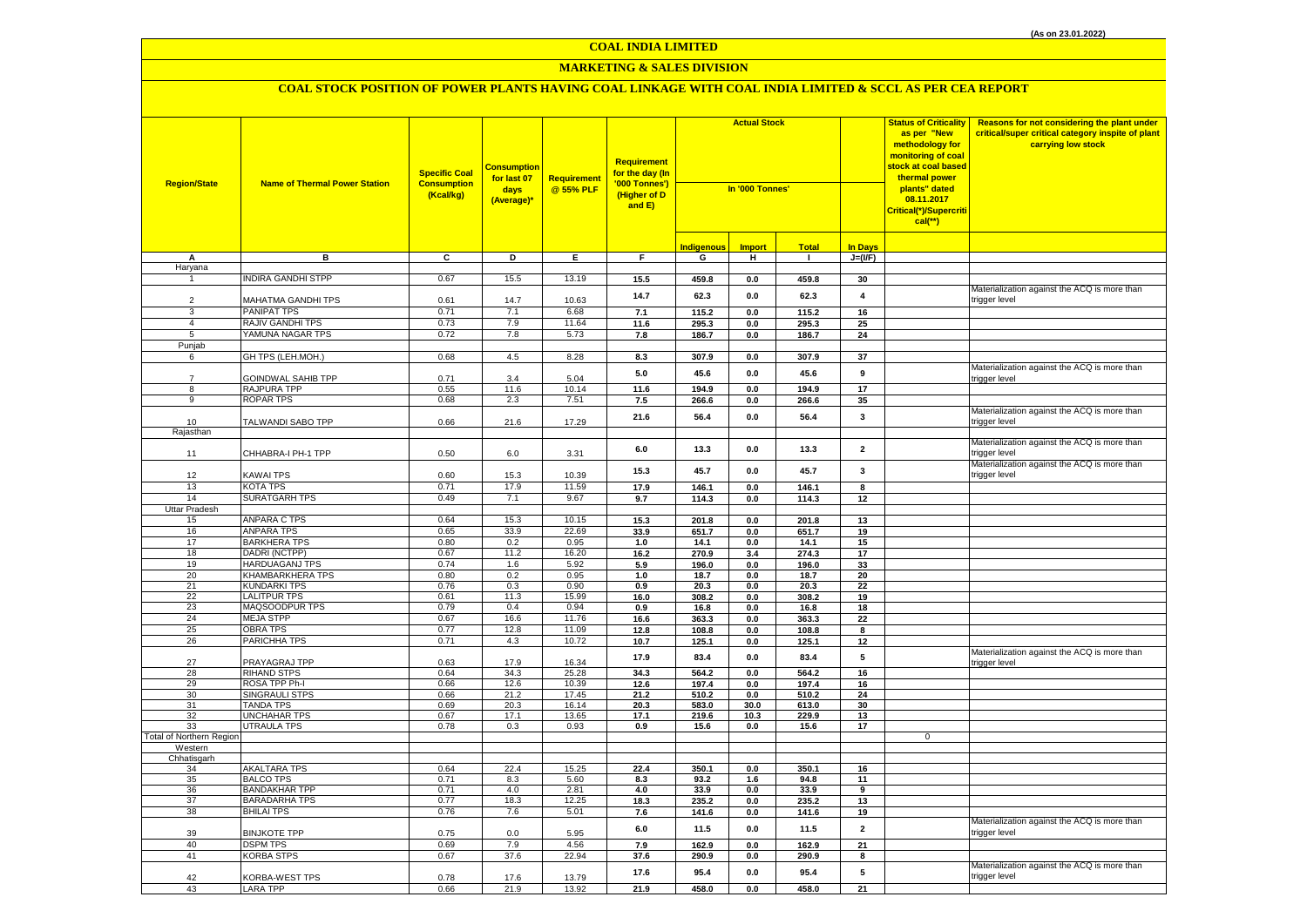#### **MARKETING & SALES DIVISION**

| <b>Region/State</b>            | <b>Name of Thermal Power Station</b>             | <b>Specific Coal</b><br><b>Consumption</b><br>(Kcal/kg) | <b>Consumption</b><br>for last 07<br>days<br>(Average)* | Requirement<br>@ 55% PLF | Requirement<br>f <mark>or the day (In</mark><br>'000 Tonnes')<br>(Higher of D<br>and E) | <b>Actual Stock</b><br>In '000 Tonnes' |               |                |                         | <b>Status of Criticality</b><br>as per "New<br>methodology for<br>monitoring of coal<br>stock at coal based<br>thermal power<br>plants" dated<br>08.11.2017<br>Critical(*)/Supercriti<br>$cal$ (**) | Reasons for not considering the plant under<br>critical/super critical category inspite of plant<br>carrying low stock |
|--------------------------------|--------------------------------------------------|---------------------------------------------------------|---------------------------------------------------------|--------------------------|-----------------------------------------------------------------------------------------|----------------------------------------|---------------|----------------|-------------------------|-----------------------------------------------------------------------------------------------------------------------------------------------------------------------------------------------------|------------------------------------------------------------------------------------------------------------------------|
|                                |                                                  |                                                         |                                                         |                          |                                                                                         | <b>Indigenous</b>                      | <b>Import</b> | <b>Total</b>   | <b>In Days</b>          |                                                                                                                                                                                                     |                                                                                                                        |
| А                              | в                                                | $\overline{c}$                                          | Þ                                                       | E                        | $\overline{F}$                                                                          | G                                      | н             | $\blacksquare$ | $J=(VF)$                |                                                                                                                                                                                                     |                                                                                                                        |
| 44                             | <b>NAWAPARA TPP</b>                              | 0.79                                                    | 0.0                                                     | 6.28                     | 6.3                                                                                     | 23.2                                   | 0.0           | 23.2           | $\overline{\mathbf{4}}$ |                                                                                                                                                                                                     | Materialization against the ACQ is more than<br>rigger level                                                           |
| 45                             | PATHADI TPP                                      | 0.65                                                    | 9.0                                                     | 5.18                     | 9.0                                                                                     | 126.5                                  | 0.0           | 126.5          | 14                      |                                                                                                                                                                                                     |                                                                                                                        |
| 46                             | <b>SIPAT STPS</b>                                | 0.68                                                    | 33.5                                                    | 26.62                    | 33.5                                                                                    | 604.8                                  | 0.3           | 605.1          | 18                      |                                                                                                                                                                                                     |                                                                                                                        |
| 47                             | <b>TAMNAR TPP</b>                                | 0.84                                                    | 25.1                                                    | $26.\overline{52}$       | 26.5                                                                                    | 217.5                                  | 0.0           | 217.5          | 8                       |                                                                                                                                                                                                     |                                                                                                                        |
| 48<br>Gujarat                  | UCHPINDA TPP                                     | 0.75                                                    | 18.0                                                    | 14.22                    | 18.0                                                                                    | 51.0                                   | 0.0           | 51.0           | 3                       |                                                                                                                                                                                                     | Materialization against the ACQ is more than<br>trigger level                                                          |
| 49                             | <b>GANDHI NAGAR TPS</b>                          | 0.69                                                    | 8.6                                                     | 5.71                     | 8.6                                                                                     | 82.3                                   | 0.0           | 82.3           | 10                      |                                                                                                                                                                                                     |                                                                                                                        |
| 50                             | SABARMATI (D-F STATIONS)                         | 0.57                                                    | 4.1                                                     | 2.74                     | 4.1                                                                                     | 6.2                                    | 81.9          | 88.1           | $\overline{7}$          |                                                                                                                                                                                                     | Materialization against the ACQ is more than<br>trigger level                                                          |
| 51                             | UKAI TPS                                         | 0.67                                                    | 11.2                                                    | 9.85                     | 11.2                                                                                    | 73.8                                   | 0.0           | 73.8           | $\overline{7}$          |                                                                                                                                                                                                     | Materialization against the ACQ is more than<br>rigger level:                                                          |
| 52                             | <b>WANAKBORI TPS</b>                             | 0.67                                                    | 23.4                                                    | 20.22                    | 23.4                                                                                    | 52.6                                   | 0.0           | 52.6           | $\overline{\mathbf{2}}$ |                                                                                                                                                                                                     | Materialization against the ACQ is more than<br>trigger level                                                          |
| Madhya Pradesh                 |                                                  |                                                         |                                                         |                          |                                                                                         |                                        |               |                |                         |                                                                                                                                                                                                     |                                                                                                                        |
| 53                             | <b>AMARKANTAK EXT TPS</b>                        | 0.65                                                    | 3.2                                                     | 1.80                     | 3.2                                                                                     | 14.2                                   | 0.0           | 14.2           | $\overline{\mathbf{4}}$ |                                                                                                                                                                                                     |                                                                                                                        |
| 54                             | <b>ANUPPUR TPP</b>                               | 0.65                                                    | 15.1                                                    | 10.31                    | 15.1                                                                                    | 240.0                                  | 0.0           | 240.0          | 16                      |                                                                                                                                                                                                     |                                                                                                                        |
| 55                             | <b>BINA TPS</b>                                  | 0.74                                                    | 3.3                                                     | 4.88                     | 4.9                                                                                     | 53.3                                   | 0.0           | 53.3           | 11                      |                                                                                                                                                                                                     |                                                                                                                        |
| 56                             | <b>GADARWARA TPP</b>                             | 0.66                                                    | 9.4                                                     | 13.93                    | 13.9                                                                                    | 299.3                                  | 34.2          | 333.5          | 24                      |                                                                                                                                                                                                     |                                                                                                                        |
| 57<br>58                       | <b>KHARGONE STPP</b><br><b>SANJAY GANDHI TPS</b> | 0.60<br>0.82                                            | 13.6<br>14.9                                            | 10.45<br>14.57           | 13.6                                                                                    | 135.2                                  | 0.0           | 135.2          | 10<br>$\overline{7}$    |                                                                                                                                                                                                     | Non payment of dues                                                                                                    |
| 59                             | <b>SATPURA TPS</b>                               | 0.67                                                    | 6.1                                                     | 11.79                    | 14.9<br>11.8                                                                            | 107.8<br>73.7                          | 0.0<br>0.0    | 107.8<br>73.7  | $6\overline{6}$         |                                                                                                                                                                                                     | Non Payment of Dues                                                                                                    |
| 60                             | <b>SEIONI TPP</b>                                | 0.64                                                    | 6.8                                                     | 5.06                     | 6.8                                                                                     | 173.6                                  | 0.0           | 173.6          | 25                      |                                                                                                                                                                                                     |                                                                                                                        |
| 61                             | SHREE SINGAJI TPP                                | 0.71                                                    | 24.6                                                    | 23.50                    | 24.6                                                                                    | 218.9                                  | 0.0           | 218.9          | 9                       |                                                                                                                                                                                                     | Non payment of dues                                                                                                    |
| 62                             | <b>VINDHYACHAL STPS</b>                          | 0.69                                                    | 64.1                                                    | 43.60                    | 64.1                                                                                    | 1237.9                                 | $0.0\,$       | 1237.9         | 19                      |                                                                                                                                                                                                     |                                                                                                                        |
| Maharashtra                    |                                                  |                                                         |                                                         |                          |                                                                                         |                                        |               |                |                         |                                                                                                                                                                                                     |                                                                                                                        |
| 63                             | <b>AMRAVATI TPS</b>                              | 0.62                                                    | 15.9                                                    | 11.07                    | 15.9                                                                                    | 49.9                                   | 0.0           | 49.9           | $\mathbf{3}$            |                                                                                                                                                                                                     | Materialization against the ACQ is more than<br>rigger level:                                                          |
| 64                             | <b>BHUSAWAL TPS</b>                              | 0.72                                                    | 11.2                                                    | 11.44                    | 11.4                                                                                    | 37.5                                   | $0.0\,$       | 37.5           | 3                       |                                                                                                                                                                                                     | Non payment of dues                                                                                                    |
| 65                             | <b>BUTIBORI TPP</b>                              | 0.67                                                    | 0.0                                                     | 5.31                     | 5.3                                                                                     | 59.7                                   | 0.0           | 59.7           | 11                      |                                                                                                                                                                                                     |                                                                                                                        |
| 66                             | CHANDRAPUR (MAHARASHTRA) STPS                    | 0.78                                                    | 31.3                                                    | 30.17                    | 31.3                                                                                    | 57.6                                   | 0.0           | 57.6           | $\overline{2}$          |                                                                                                                                                                                                     | Non payment of dues                                                                                                    |
| 67                             | DAHANU TPS                                       | 0.62                                                    | 4.2                                                     | 4.09                     | 4.2                                                                                     | 5.5                                    | 0.0           | 5.5            | $\mathbf{1}$            |                                                                                                                                                                                                     | Materialization against the ACQ is more than<br>trigger level                                                          |
| 68                             | DHARIWAL TPP                                     | 0.67                                                    | 7.1                                                     | 5.34                     | 7.1                                                                                     | 33.8                                   | 0.0           | 33.8           | 5                       |                                                                                                                                                                                                     | Materialization against the ACQ is more than<br>trigger level<br>Materialization against the ACQ is more than          |
| 69                             | <b>GMR WARORA TPS</b>                            | 0.67                                                    | 8.4                                                     | 5.29                     | 8.4                                                                                     | 2.7                                    | 0.0           | 2.7            | $\mathbf 0$             |                                                                                                                                                                                                     | trigger level                                                                                                          |
| 70                             | <b>KHAPARKHEDA TPS</b>                           | 0.89                                                    | 13.7                                                    | 15.72                    | 15.7                                                                                    | 277.1                                  | 0.0           | 277.1          | 18                      |                                                                                                                                                                                                     |                                                                                                                        |
| 71                             | <b>KORADI TPS</b>                                | 0.76                                                    | 31.0                                                    | 22.08                    | 31.0                                                                                    | 172.1                                  | $0.0\,$       | 172.1          | 6                       |                                                                                                                                                                                                     |                                                                                                                        |
| 72                             | <b>MAUDA TPS</b>                                 | 0.70                                                    | 26.5                                                    | 21.29                    | 26.5                                                                                    | 583.0                                  | 11.9          | 595.0          | 22                      |                                                                                                                                                                                                     |                                                                                                                        |
| 73                             | <b>NASIK TPS</b>                                 | 0.81                                                    | 5.0                                                     | 6.72                     | 6.7                                                                                     | 6.4                                    | 0.0           | 6.4            | $\mathbf{1}$            |                                                                                                                                                                                                     | Non payment of dues                                                                                                    |
| 74                             | <b>PARAS TPS</b>                                 | 0.74                                                    | 6.2                                                     | 4.90                     | 6.2                                                                                     | 16.1                                   | 0.0           | 16.1           | 3                       |                                                                                                                                                                                                     | Non payment of dues                                                                                                    |
| 75                             | <b>PARLITPS</b>                                  | 0.67                                                    | 8.4                                                     | 6.65                     | 8.4                                                                                     | 23.5                                   | 0.0           | 23.5           | 3                       |                                                                                                                                                                                                     | Non payment of dues                                                                                                    |
| 76                             | <b>SOLAPUR STPS</b>                              | 0.56                                                    | 3.8                                                     | 9.73                     | 9.7                                                                                     | 164.9                                  | 18.1          | 183.0          | 19                      |                                                                                                                                                                                                     |                                                                                                                        |
| 77<br>78                       | <b>TIRORA TPS</b><br>WARDHA WARORA TPP           | 0.66<br>0.66                                            | 44.4<br>4.7                                             | 28.73<br>4.71            | 44.4<br>4.7                                                                             | 266.9<br>79.8                          | 0.0<br>0.0    | 266.9<br>79.8  | 6<br>17                 |                                                                                                                                                                                                     |                                                                                                                        |
| <b>Total of Western Region</b> |                                                  |                                                         |                                                         |                          |                                                                                         |                                        |               |                |                         | $\mathbf 0$                                                                                                                                                                                         |                                                                                                                        |
| Southern                       |                                                  |                                                         |                                                         |                          |                                                                                         |                                        |               |                |                         |                                                                                                                                                                                                     |                                                                                                                        |
| Andhra Pradesh                 |                                                  |                                                         |                                                         |                          |                                                                                         |                                        |               |                |                         |                                                                                                                                                                                                     |                                                                                                                        |
| 79                             | DAMODARAM SANJEEVAIAH TPS                        | 0.66                                                    | 15.0                                                    | 13.85                    | 15.0                                                                                    | 81.6                                   | 0.0           | 81.6           | 5                       |                                                                                                                                                                                                     | Materialization against the ACQ is more than<br>trigger level                                                          |
| 80                             | Dr. N.TATA RAO TPS                               | 0.77                                                    | 25.3                                                    | 17.90                    | 25.3                                                                                    | 175.7                                  | 0.0           | 175.7          | $\overline{7}$          |                                                                                                                                                                                                     |                                                                                                                        |
| 81                             | PAINAMPURAM TPP                                  | 0.59                                                    | 17.5                                                    | 10.21                    | 17.5                                                                                    | 70.5                                   | 117.8         | 188.3          | 11                      |                                                                                                                                                                                                     | Materialization against the ACQ is more than<br>rigger level                                                           |
| 82                             | RAYALASEEMA TPS                                  | 0.76                                                    | 12.9                                                    | 16.60                    | 16.6                                                                                    | 62.6                                   | 0.0           | 62.6           | 4                       |                                                                                                                                                                                                     | Materialization against the ACQ is more than<br>trigger level                                                          |
| 83                             | <b>SIMHADRI</b>                                  | 0.78                                                    | 27.1                                                    | 20.54                    | 27.1                                                                                    | 275.3                                  | 0.0           | 275.3          | 10                      |                                                                                                                                                                                                     |                                                                                                                        |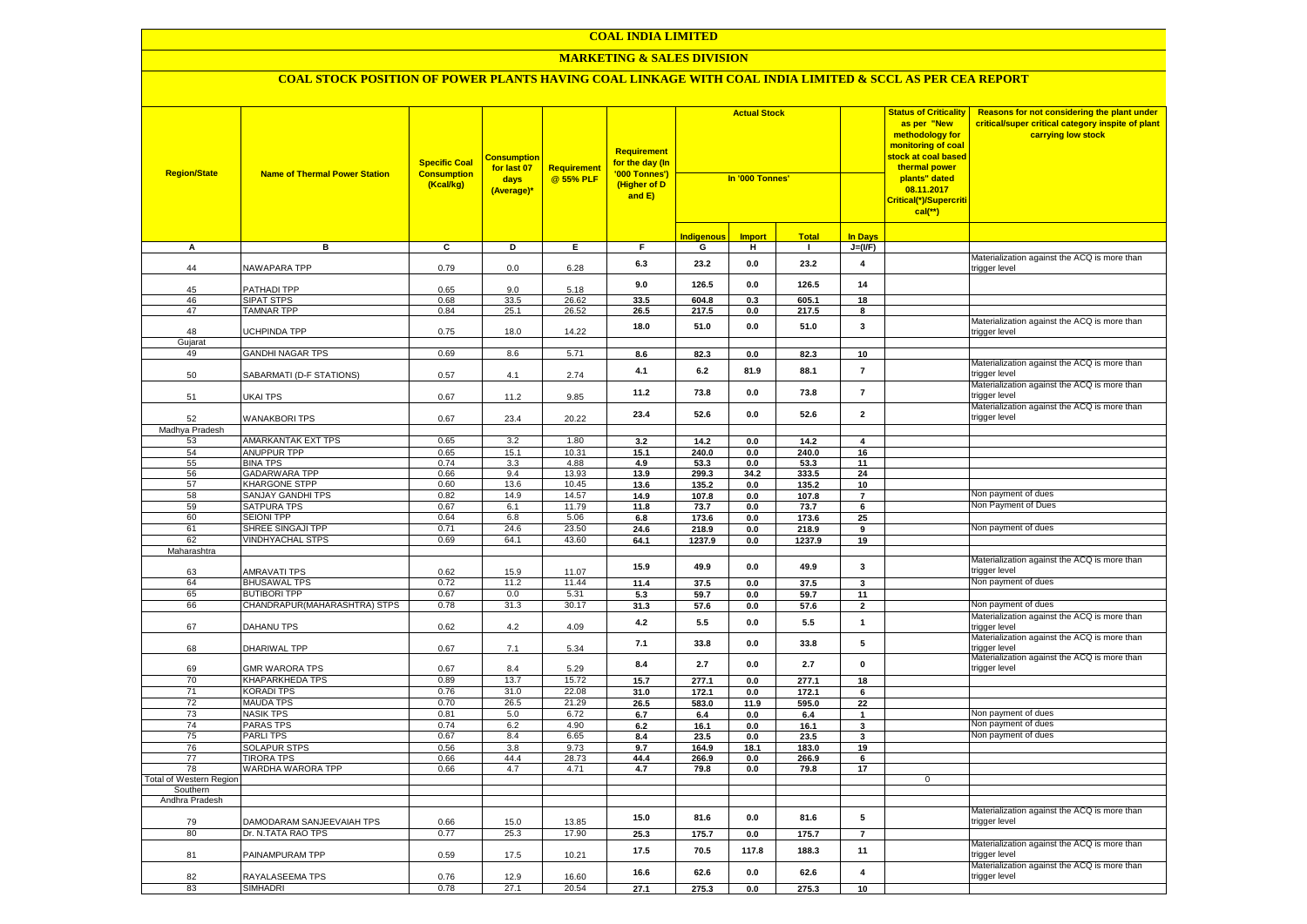#### **MARKETING & SALES DIVISION**

| <b>Region/State</b>      | <b>Name of Thermal Power Station</b>         | <b>Specific Coal</b><br><b>Consumption</b><br>(Kcal/kg) | <u>Consumptior</u><br>for last 07<br>days<br>(Average)* | Requirement<br>@ 55% PLF | <b>Requirement</b><br><mark>for the day (In</mark><br>'000 Tonnes')<br>(Higher of D<br>and E) | <b>Actual Stock</b><br>In '000 Tonnes' |               |                |                         | <b>Status of Criticality</b><br>as per "New<br>methodology for<br>monitoring of coal<br>stock at coal based<br>thermal power<br>plants" dated<br>08.11.2017<br>Critical(*)/Supercriti<br>$cal(**)$ | Reasons for not considering the plant under<br>critical/super critical category inspite of plant<br>carrying low stock |
|--------------------------|----------------------------------------------|---------------------------------------------------------|---------------------------------------------------------|--------------------------|-----------------------------------------------------------------------------------------------|----------------------------------------|---------------|----------------|-------------------------|----------------------------------------------------------------------------------------------------------------------------------------------------------------------------------------------------|------------------------------------------------------------------------------------------------------------------------|
|                          |                                              |                                                         |                                                         |                          |                                                                                               | I <mark>ndigenous</mark>               | <b>Import</b> | <b>Total</b>   | <b>In Days</b>          |                                                                                                                                                                                                    |                                                                                                                        |
| А                        | в                                            | c                                                       | D                                                       | Ε.                       | F                                                                                             | G                                      | н             | $\blacksquare$ | $J=(VF)$                |                                                                                                                                                                                                    |                                                                                                                        |
| 84                       | <b>SGPL TPP</b>                              | 0.53                                                    | 9.7                                                     | 9.26                     | 9.7                                                                                           | 50.1                                   | 118.0         | 168.1          | 17                      |                                                                                                                                                                                                    |                                                                                                                        |
| 85                       | <b>VIZAG TPP</b>                             | 0.67                                                    | 0.0                                                     | 9.20                     | 9.2                                                                                           | 152.3                                  | 0.0           | 152.3          | 17                      |                                                                                                                                                                                                    |                                                                                                                        |
| Karnataka                |                                              |                                                         |                                                         |                          |                                                                                               |                                        |               |                |                         |                                                                                                                                                                                                    |                                                                                                                        |
| 86                       | <b>BELLARY TPS</b>                           | 0.63                                                    | 6.5                                                     | 14.23                    | 14.2                                                                                          | 24.5                                   | 0.0           | 24.5           | $\overline{\mathbf{2}}$ |                                                                                                                                                                                                    | Materialization against the ACQ is more than<br>rigger level                                                           |
| 87                       | KUDGI STPP                                   | 0.63                                                    | 14.9                                                    | 19.90                    | 19.9                                                                                          | 136.6                                  | 3.5           | 140.2          | $\overline{7}$          |                                                                                                                                                                                                    | Materialization against the ACQ is more than<br>rigger level:                                                          |
| 88                       | RAICHUR TPS                                  | 0.66                                                    | 21.9                                                    | 14.98                    | 21.9                                                                                          | 113.6                                  | 0.0           | 113.6          | 5                       |                                                                                                                                                                                                    | Materialization against the ACQ is more than<br>rigger level                                                           |
| 89                       | YERMARUS TPP                                 | 0.62                                                    | 13.9                                                    | 13.09                    | 13.9                                                                                          | 35.1                                   | 0.0           | 35.1           | 3                       |                                                                                                                                                                                                    | Materialization against the ACQ is more than<br>trigger level                                                          |
| <b>Tamil Nadu</b>        |                                              |                                                         |                                                         |                          |                                                                                               |                                        |               |                |                         |                                                                                                                                                                                                    |                                                                                                                        |
| 90                       | METTUR TPS                                   | 0.81                                                    | 15.0                                                    | 8.98                     | 15.0                                                                                          | 45.1                                   | 0.0           | 45.1           | 3                       |                                                                                                                                                                                                    | Materialization against the ACQ is more than<br>rigger level                                                           |
| 91                       | <b>METTUR TPS - II</b>                       | 0.78                                                    | 6.2                                                     | 6.16                     | 6.2                                                                                           | 65.0                                   | 0.0           | 65.0           | 11                      |                                                                                                                                                                                                    |                                                                                                                        |
| 92                       | NORTH CHENNAI TPS                            | 0.82                                                    | 19.6                                                    | 19.78                    | 19.8                                                                                          | 195.3                                  | $0.0\,$       | 195.3          | 10                      |                                                                                                                                                                                                    |                                                                                                                        |
| 93                       | <b>TUTICORIN TPS</b>                         | 0.96                                                    | 12.6                                                    | 13.31                    | 13.3                                                                                          | 197.6                                  | 0.0           | 197.6          | 15                      |                                                                                                                                                                                                    |                                                                                                                        |
| 94                       | VALLUR TPP                                   | 0.72                                                    | 13.3                                                    | 14.26                    | 14.3                                                                                          | 153.4                                  | 0.0           | 153.4          | 11                      |                                                                                                                                                                                                    | Materialization against the ACQ is more than<br>rigger level:                                                          |
| Telangana                |                                              |                                                         |                                                         |                          |                                                                                               |                                        |               |                |                         |                                                                                                                                                                                                    |                                                                                                                        |
|                          |                                              |                                                         |                                                         |                          |                                                                                               |                                        |               |                |                         |                                                                                                                                                                                                    | Materialization against the ACQ is more than                                                                           |
| 95                       | <b>BHADRADRI TPP</b>                         | 0.69                                                    | 11.8                                                    | 7.37                     | 11.8                                                                                          | 76.3                                   | 0.0           | 76.3           | 6                       |                                                                                                                                                                                                    | trigger level                                                                                                          |
| 96                       | KAKATIYA TPS                                 | 0.57                                                    | 12.8                                                    | 8.33                     | 12.8                                                                                          | 243.3                                  | $0.0\,$       | 243.3          | 19                      |                                                                                                                                                                                                    |                                                                                                                        |
| 97                       | KOTHAGUDEM TPS (NEW)                         | 0.64                                                    | 7.9                                                     | 8.46                     | 8.5                                                                                           | 133.1                                  | 0.0           | 133.1          | 16                      |                                                                                                                                                                                                    |                                                                                                                        |
| 98<br>99                 | KOTHAGUDEM TPS (STAGE-7)                     | 0.50                                                    | 0.7                                                     | 5.23                     | 5.2                                                                                           | 172.2                                  | 0.0           | 172.2          | 33                      |                                                                                                                                                                                                    |                                                                                                                        |
| 100                      | RAMAGUNDEM STPS<br>RAMAGUNDEM-B TPS          | 0.62<br>0.77                                            | 30.3<br>0.7                                             | 21.33<br>0.64            | 30.3<br>0.7                                                                                   | 447.3<br>13.5                          | 0.0<br>0.0    | 447.3<br>13.5  | 15<br>20                |                                                                                                                                                                                                    |                                                                                                                        |
| 101                      | <b>SINGARENI TPP</b>                         | 0.58                                                    | 14.5                                                    | 9.12                     | 14.5                                                                                          | 113.9                                  | 0.0           | 113.9          | 8                       |                                                                                                                                                                                                    |                                                                                                                        |
| Total of Southern Region |                                              |                                                         |                                                         |                          |                                                                                               |                                        |               |                |                         | $\mathbf 0$                                                                                                                                                                                        |                                                                                                                        |
| Eastern                  |                                              |                                                         |                                                         |                          |                                                                                               |                                        |               |                |                         |                                                                                                                                                                                                    |                                                                                                                        |
| Bihar                    |                                              |                                                         |                                                         |                          |                                                                                               |                                        |               |                |                         |                                                                                                                                                                                                    |                                                                                                                        |
| 102                      | <b>BARAUNI TPS</b>                           | 0.63                                                    | 6.5                                                     | 5.90                     | 6.5                                                                                           | 78.4                                   | 0.0           | 78.4           | 12                      |                                                                                                                                                                                                    |                                                                                                                        |
| 103                      | <b>BARHI</b>                                 | 0.67                                                    | 7.2                                                     | 5.84                     | 7.2                                                                                           | 96.6                                   | 0.0           | 96.6           | 13                      |                                                                                                                                                                                                    |                                                                                                                        |
| 104                      | <b>BARH II</b>                               | 0.67                                                    | 14.3                                                    | 11.67                    | 14.3                                                                                          | 193.1                                  | 0.0           | 193.1          | 13                      |                                                                                                                                                                                                    | Materialization against the ACQ is more than                                                                           |
| 105                      | KAHALGAON TPS                                | 0.80                                                    | 33.0                                                    | 24.62                    | 33.0                                                                                          | 120.1                                  | 0.0           | 120.1          | $\overline{\mathbf{4}}$ |                                                                                                                                                                                                    | trigger level                                                                                                          |
| 106                      | <b>MUZAFFARPUR TPS</b>                       | 0.77                                                    | 4.9                                                     | 6.18                     | 6.2                                                                                           | 43.1                                   | 0.0           | 43.1           | $\overline{7}$          |                                                                                                                                                                                                    | Materialization against the ACQ is more than<br>trigger level                                                          |
| 107                      | <b>NABINAGAR STPP</b>                        | 0.58                                                    | 9.6                                                     | 10.14                    | 10.1                                                                                          | 353.2                                  | $0.0\,$       | 353.2          | 35                      |                                                                                                                                                                                                    |                                                                                                                        |
| 108                      | NABINAGAR TPP                                | 0.69                                                    | 13.1                                                    | 9.06                     | 13.1                                                                                          | 56.1                                   | 0.0           | 56.1           | $\overline{\mathbf{4}}$ |                                                                                                                                                                                                    | Materialization against the ACQ is more than<br>rigger level:                                                          |
| Jharkhand                |                                              |                                                         |                                                         |                          |                                                                                               |                                        |               |                |                         |                                                                                                                                                                                                    |                                                                                                                        |
| 109                      | BOKARO TPS `A` EXP                           | 0.57                                                    | 5.7                                                     | 3.78                     | 5.7                                                                                           | 116.9                                  | 0.0           | 116.9          | 21                      |                                                                                                                                                                                                    |                                                                                                                        |
| 110<br>111               | CHANDRAPURA(DVC) TPS<br><b>JOJOBERA TPS</b>  | 0.61<br>0.69                                            | 7.2<br>3.0                                              | 4.06<br>2.18             | 7.2<br>3.0                                                                                    | 81.6<br>78.1                           | 0.0<br>0.0    | 81.6<br>78.1   | 11<br>26                |                                                                                                                                                                                                    |                                                                                                                        |
| 112                      | <b>KODARMA TPP</b>                           | 0.62                                                    | 11.4                                                    | 8.23                     | 11.4                                                                                          | 115.9                                  | 0.0           | 115.9          | 10                      |                                                                                                                                                                                                    |                                                                                                                        |
|                          |                                              |                                                         |                                                         |                          | 7.4                                                                                           | 1.1                                    | 0.0           | $1.1$          | $\mathbf 0$             |                                                                                                                                                                                                    | Materialization against the ACQ is more than                                                                           |
| 113<br>114               | MAHADEV PRASAD STPP<br><b>MAITHON RB TPP</b> | 0.70<br>0.64                                            | 7.4<br>12.1                                             | 5.01<br>8.89             | 12.1                                                                                          | 214.9                                  | 0.0           | 214.9          | 18                      |                                                                                                                                                                                                    | rigger level                                                                                                           |
| 115                      | <b>TENUGHAT TPS</b>                          | 0.75                                                    | 5.5                                                     | 4.16                     | 5.5                                                                                           | 25.0                                   | 0.0           | 25.0           | 5                       |                                                                                                                                                                                                    | Non payment of dues                                                                                                    |
| Odisha                   |                                              |                                                         |                                                         |                          |                                                                                               |                                        |               |                |                         |                                                                                                                                                                                                    |                                                                                                                        |
| 116                      | <b>DARLIPALI STPS</b>                        | 0.71                                                    | 27.1                                                    | 14.95                    | 27.1                                                                                          | 430.2                                  | 0.0           | 430.2          | 16                      |                                                                                                                                                                                                    |                                                                                                                        |
| 117                      | <b>DERANG TPP</b>                            | 0.70                                                    | 17.3                                                    | 11.10                    | 17.3                                                                                          | 838.3                                  | $0.0\,$       | 838.3          | 48                      |                                                                                                                                                                                                    |                                                                                                                        |
| 118                      | <b>IB VALLEY TPS</b>                         | 0.83                                                    | 21.1                                                    | 19.16                    | 21.1                                                                                          | 397.5                                  | $0.0\,$       | 397.5          | 19                      |                                                                                                                                                                                                    |                                                                                                                        |
| 119                      | KAMALANGA TPS                                | 0.72                                                    | 17.2                                                    | 10.02                    | 17.2                                                                                          | 65.5                                   | 0.0           | 65.5           | 4                       |                                                                                                                                                                                                    | Materialization against the ACQ is more than<br>rigger level                                                           |
| 120                      | <b>VEDANTA TPP</b>                           | 0.76                                                    | 0.0                                                     | 6.02                     | 6.0                                                                                           | 0.0                                    | 0.0           | 0.0            | $\mathbf 0$             |                                                                                                                                                                                                    | Materialization against the ACQ is more than<br>trigger level                                                          |
| 121                      | <b>TALCHER STPS</b>                          | 0.79                                                    | 44.1                                                    | 31.43                    | 44.1                                                                                          | 779.4                                  | 15.8          | 795.2          | $\overline{18}$         |                                                                                                                                                                                                    |                                                                                                                        |